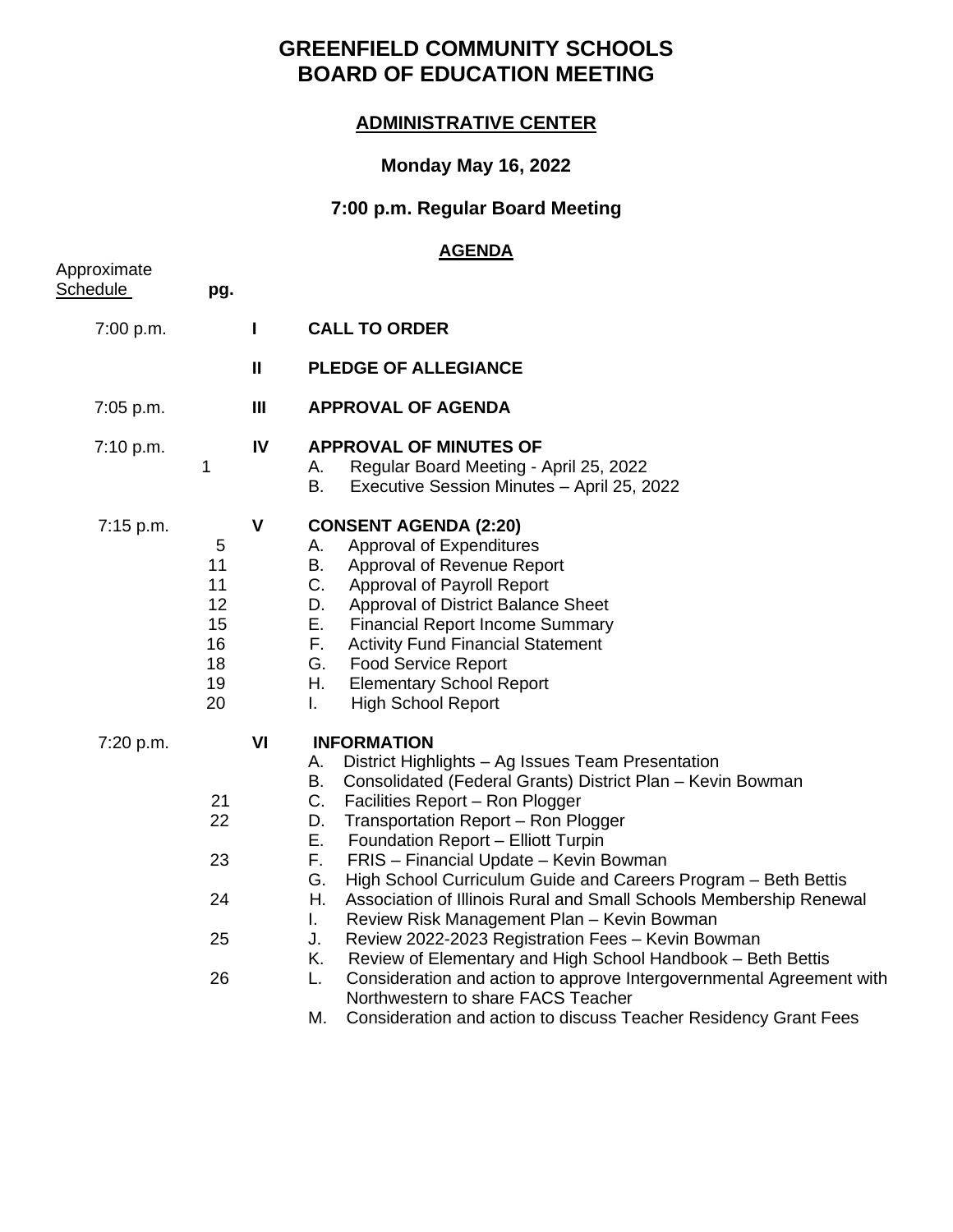|           | 32<br>35<br>36<br>37<br>38<br>39<br>40<br>41<br>42-45<br>46<br>55 | М.<br>Personnel:<br>Athletic recommendations for 2022-2023<br>1.<br>2.<br>Part-time summer employment<br>3.<br>Hire Kindergarten Teacher - Maddie Nichols<br>Hire Pre-K Teacher - Sarah Johnson<br>4.<br>5.<br>Hire FACS Teacher - Darbey Jenkins Tepen<br>Hire Teacher Aide - Leah Jones<br>6.<br>Hire Teacher Aide for Teacher Residency Grant - Tristen Gilbert<br>7.<br>Hire Teacher Aide for Teacher Residency Grant -<br>8.<br>Accept Resignation of JH Boys' Track Coach - Shannon Cole<br>9.<br><b>District Office Update</b><br>N.<br>Treasurer's Bond Renewal and H/L/S Bond Renewal<br>O.<br>Ρ.<br>Set Officials Pay for 2022-23<br>Q.<br><b>July Board Meeting Date Change</b><br>R.<br><b>Community Eligibility Provision Application Discussion</b>                                                                                                                                                                                                                                                                                                                                                                                                                                                                                                                                                                                                                                                 |
|-----------|-------------------------------------------------------------------|-------------------------------------------------------------------------------------------------------------------------------------------------------------------------------------------------------------------------------------------------------------------------------------------------------------------------------------------------------------------------------------------------------------------------------------------------------------------------------------------------------------------------------------------------------------------------------------------------------------------------------------------------------------------------------------------------------------------------------------------------------------------------------------------------------------------------------------------------------------------------------------------------------------------------------------------------------------------------------------------------------------------------------------------------------------------------------------------------------------------------------------------------------------------------------------------------------------------------------------------------------------------------------------------------------------------------------------------------------------------------------------------------------------------|
| 7:40 p.m. | VII                                                               | <b>OPPORTUNITY FOR CITIZENS TO SPEAK</b>                                                                                                                                                                                                                                                                                                                                                                                                                                                                                                                                                                                                                                                                                                                                                                                                                                                                                                                                                                                                                                                                                                                                                                                                                                                                                                                                                                          |
| 7:45 p.m. | VIII                                                              | <b>EXECUTIVE SESSION</b><br>A. For the purpose of considering the appointment, employment,<br>compensation, discipline, performance, or dismissal of specific employees or<br>any other issues that may be properly considered under executive session<br>rules.                                                                                                                                                                                                                                                                                                                                                                                                                                                                                                                                                                                                                                                                                                                                                                                                                                                                                                                                                                                                                                                                                                                                                  |
| 8:00 p.m. | IX<br>57<br>59                                                    | <b>ACTION ITEMS</b><br>Consideration and action to Pay Teacher Residency Grant Fees<br>А.<br>B.<br>Personnel:<br>Athletic recommendations for 2022-2023<br>1.<br>2.<br>Part-time summer employment<br>3.<br>Hire Kindergarten Teacher - Maddie Nichols<br>4.<br>Hire Pre-K Teacher - Sarah Johnson<br>5.<br>Hire FACS Teacher - Darbey Jenkins Tepen<br>6.<br>Hire Teacher Aide - Leah Jones<br>Hire Teacher Aide for Teacher Residency Grant - Tristen Gilbert<br>7.<br>8.<br>Hire Teacher Aide for Teacher Residency Grant -<br>Accept Resignation of JH Boys' Track Coach - Shannon Cole<br>9.<br>Approve Risk Management Plan<br>C.<br>Approve AIRSS Membership Renewal<br>D.<br>Е.<br>Approve High School Curriculum Guide<br>F.,<br>Consideration and action upon Transportation Report<br>G.<br>Consideration and action upon Facilities Report<br>Η.<br>Set 2022-2023 Registration and School Fees<br>Approve Elementary and High School Handbooks<br>L.<br>Consideration and action to approve Intergovernmental Agreement with<br>J.<br>Northwestern to share FACS Teacher<br>Approve Final 2021-2022 School Calendar<br>Κ.<br>Approve 2022-2023 School Calendar<br>L.<br>Approve Consolidated (Federal Grants) District Plan<br>М.<br>N.<br>Consideration and action on District Office Update<br>O.<br>Approve Treasurer's Bond renewal and H/L/S Bond Renewal<br>Set Officials Pay for 2022-23<br>Р. |

R. Consideration and action on Community Eligibility Application